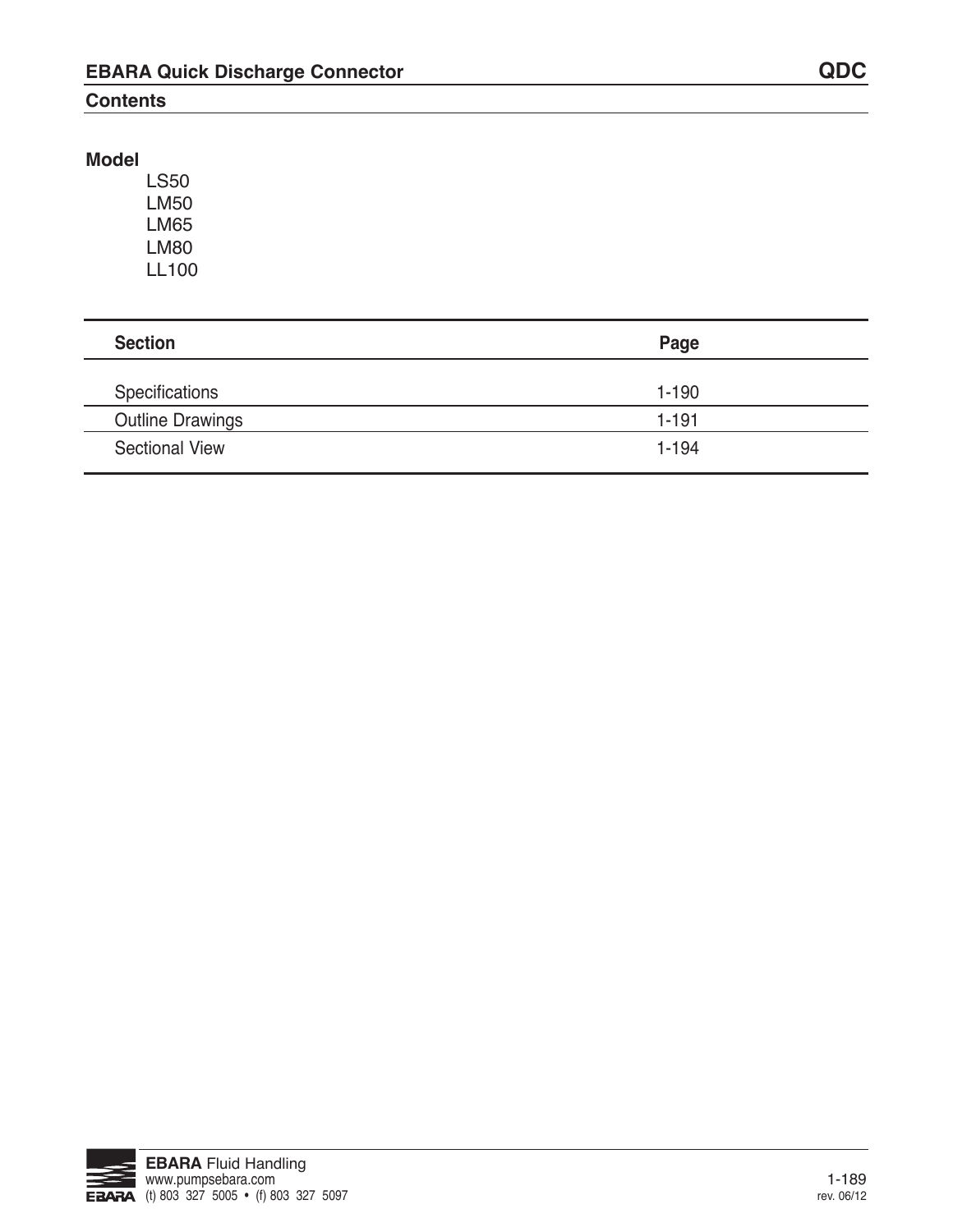#### **Specifications**

#### Project: Model: Chk'd: Date:

## **Quick Discharge Connector DSU, DSHU, DVSU, DVSHU**

#### **A. General:**

The guide rail system design shall be such that the pump will be automatically connected to the discharge piping when lowered into place on the discharge connection. The pump shall be easily removable for inspection or service, requiring no bolts, nuts, or other fasteners to be disconnected, or the need for personnel to enter the wet well.

#### **B. Guide Rail system:**

Design shall include two (2) 304SS schedule 40 guide rails that are sized to mount directly to the quick discharge connector, QDC, at the floor of the wetwell and to a guide rail bracket at the top of the wetwell below the hatch opening, (refer to project drawings).

Intermediate guide brackets are recommended for rail lengths over 20 feet. Guide rails are not part of the pump package and shall be supplied by others.

The QDC shall be manufactured of cast iron, ASTM A48 Class 30. It shall be designed to adequately support the guide rails, discharge piping, and pumping unit under both static and dynamic loading conditions with support legs that are suitable for anchoring it to the wetwell floor.

The face of the inlet QDC flange shall be perpendicular to the floor of the wetwell.

The pump design shall include an integral self-aligning sliding bracket.

Sealing of the pumping unit to the QDC shall be accomplished by a single, linear, downward motion of the pump.

The entire weight of the pump unit shall be guided to and wedged tightly against the inlet flange of the QDC, making metal to metal contact with the pump discharge forming a seal without the use of bolts, gaskets or o-rings.

A stainless steel lifting chain of adequate length for removing and installing the pump unit is recommended. The chain shall have a round link with a 2-¼" inside diameter every two feet. This link will allow for a sliding pinch bar through the link to pick the chain, more than once if necessary, at multiple intervals during pump removal and installation.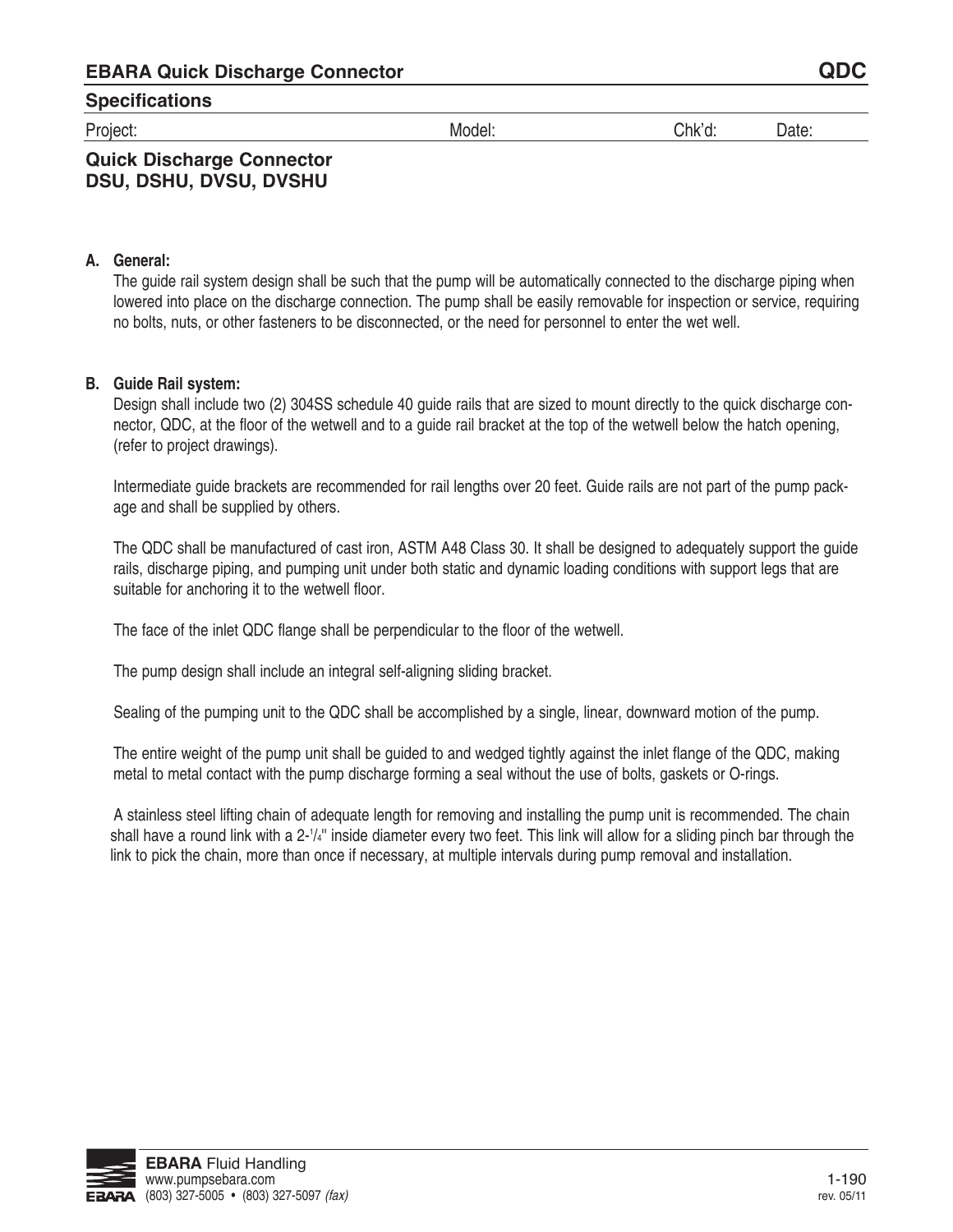### **Dimensions**

| Project:<br>Mode <sub>u</sub> | Chk'd<br>Date:<br>≧u. |  |
|-------------------------------|-----------------------|--|
|-------------------------------|-----------------------|--|

#### **Model LS50**

50DSHU <sup>1</sup> /2 to 2HP

50DVSHU <sup>1</sup> /2 to 2HP



## **Dimensions: inch**

| <b>MODEL</b> |            | л.<br>≃۲       | יר  | D2                             |       |              |                     |                                 | -          |                             |            | <b>WEIGH</b><br>$\cdots$<br>יי ט∟.<br>י ג<br>- - - - - - |
|--------------|------------|----------------|-----|--------------------------------|-------|--------------|---------------------|---------------------------------|------------|-----------------------------|------------|----------------------------------------------------------|
| <b>LS50</b>  | $10^{15}L$ | $7^{15}/_{16}$ | ے ہ | 2 <sub>3</sub><br>$-1^{\circ}$ | 19/16 | $\mathbf{C}$ | $10^{3}/\mathrm{s}$ | $\Lambda$ <sup>13</sup> /<br>16 | 231<br>ີ ເ | O <sub>7</sub><br>$O'$ / 16 | $-1$<br>71 | oc<br>້                                                  |

# **Dimensions: mm**

| <b>MODEL</b> | ┒   | -12         | ◡ | D2 |                      | -        |            |                       | $\overline{\phantom{a}}$ |                  | -   | <b>WEIGHT</b><br>(ka<br>titin<br><b></b><br><u></u> |
|--------------|-----|-------------|---|----|----------------------|----------|------------|-----------------------|--------------------------|------------------|-----|-----------------------------------------------------|
| CEN<br>LUUU  | 270 | nnn<br>ZUZ. |   | 70 | $\overline{ }$<br>41 | 00<br>ບປ | ממר<br>دە∠ | n <sub>0</sub><br>ے ، | 96                       | 0.47<br>. .<br>- | 180 |                                                     |

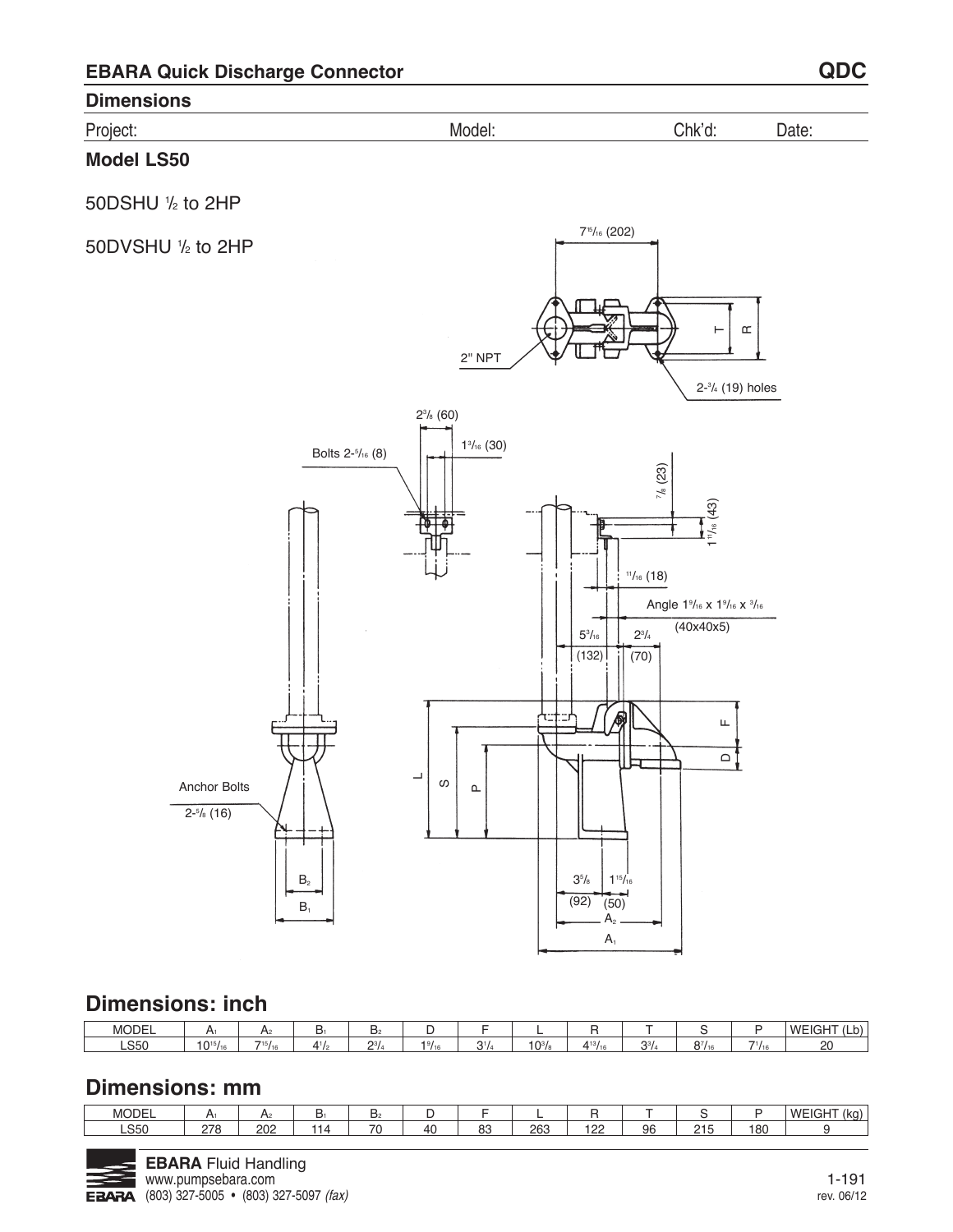

# **Dimensions: inch**

| <b>MODEL</b> |                | ັ               |               |                 | ັບ           |           | -                   | ∽            |                |                | u            | <b>WEIGHT Lt</b><br>Lb |
|--------------|----------------|-----------------|---------------|-----------------|--------------|-----------|---------------------|--------------|----------------|----------------|--------------|------------------------|
| <b>LM50</b>  | $7^{11}/_{16}$ | $1\frac{9}{16}$ | $4^{5}/_{16}$ | 12 <sup>2</sup> | $4^{3}/_{4}$ |           | $8^{1}/_{4}$        | $7^{1}/_{2}$ | $4^{1}/_{2}$   | $5^{5}/_{16}$  | $6^{1}/_{2}$ | $^{24}$                |
| <b>LM65</b>  | $8^{7}/_{16}$  | $1^{3}/_{4}$    | $5^{1}/3$     | $12^{\circ}$    | $5^{1}/_{2}$ | $2^{1/2}$ | $9^{1/16}$          | $8^{1}/4$    | $4^{3}/_{4}$   | $5^{11}/_{16}$ | $7^{1}/_{2}$ | ີ                      |
| <b>LM80</b>  | $8^{7}/_{16}$  | 15/16           | $5^{1}/2$     | 9/16            | $6^{1}/s$    |           | $10^{5}/\mathrm{s}$ | $9^{5}/_8$   | $4^{15}/_{16}$ | $6^{7}/s$      | $9^{1/16}$   | $\sim$                 |

# **Dimensions: mm**

| <b>MODEL</b> |     | ັ  |     |                                 | ັບ  |    | -   | ∽   |     |     | ັ   | <b>WEIGHT kg</b> |
|--------------|-----|----|-----|---------------------------------|-----|----|-----|-----|-----|-----|-----|------------------|
| <b>LM50</b>  | 195 | 40 | 110 | $\overline{\phantom{a}}$<br>ے ا | 120 | 50 | 210 | 190 | 115 | 135 | 165 |                  |
| <b>LM65</b>  | 215 | 45 | 130 | ۔ ا                             | 140 | 65 | 230 | 210 | 120 | 145 | 190 |                  |
| <b>LM80</b>  | 215 | 50 | 140 | ◡                               | 155 | 80 | 270 | 245 | 125 | 175 | 230 |                  |

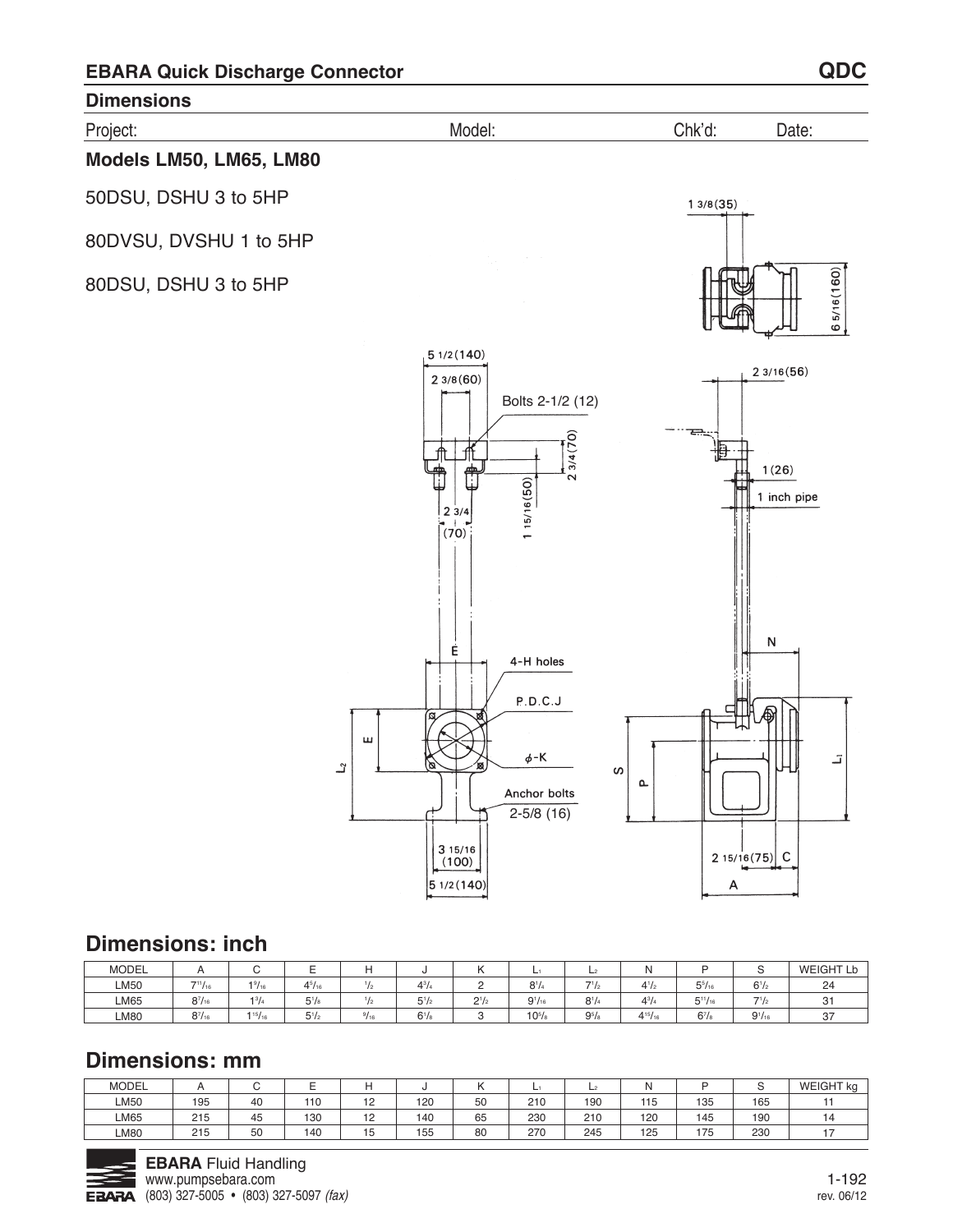#### **Dimensions**

#### **Models LL100**

100DSU, 71 /2 to 10 HP



## **Dimensions: inch**

| <b>MODEL</b> | H <sub>1</sub>        | д.<br>v   | D <sub>1</sub> | B <sub>2</sub> | $\overline{\phantom{0}}$<br><u>_</u> |           |   | -         |            | سا        | M <sub>1</sub> | $N_{2}$                                    |                   |                    | WEIGHT          |
|--------------|-----------------------|-----------|----------------|----------------|--------------------------------------|-----------|---|-----------|------------|-----------|----------------|--------------------------------------------|-------------------|--------------------|-----------------|
| $-L100$      | $14^{3}/_{16}$<br>. . | $6^{1/2}$ | $9^{1}/10$     | $7^{1}/_{16}$  | $6^{5}/_{16}$                        | $6^{7}/s$ | ᅭ | $14^{15}$ | $12^{5}/s$ | $4^{1}/s$ | $5^3/s$        | $\bullet$ $\bullet$<br>$\mathbf{a}$<br>4/8 | 9 <sup>7</sup> /1 | 10 <sup>7</sup> /1 | 10 <sup>°</sup> |

# **Dimensions: mm**

| <b>MODEI</b> | $A_1$        | Α2  | -<br>◡<br>ັ | D <sub>2</sub> |     |        |                                                                |     |     | ∽         |          | .VI1 | $N_{2}$ |     |           | <b>WF</b><br>י דוומו־<br>kc<br>iGi |
|--------------|--------------|-----|-------------|----------------|-----|--------|----------------------------------------------------------------|-----|-----|-----------|----------|------|---------|-----|-----------|------------------------------------|
| .100         | 360<br>- - - | 165 | 230<br>__   | 180<br>__      | 160 | ۵<br>Ð | $\overline{\phantom{a}}$<br>$\overline{\phantom{a}}$<br>$\sim$ | 100 | 380 | 320<br>__ | 05<br>__ | 390  | 105     | 240 | 265<br>__ | 46                                 |

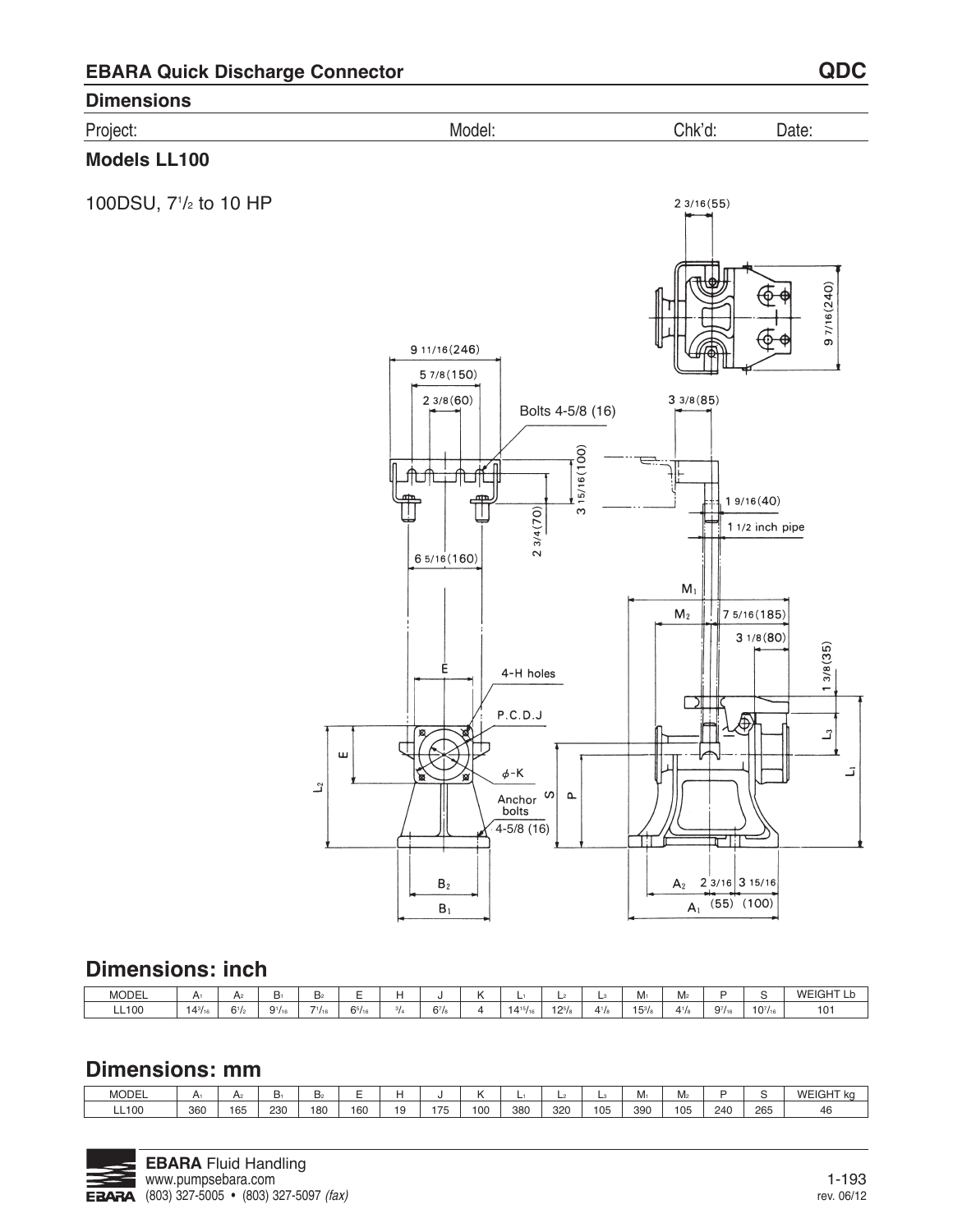| $\blacksquare$<br>- 1116<br>◡<br>. | IМ<br>ю.<br>. ושי<br> | `hk<br>൶<br>◡ | $-$<br>$\sim$ |
|------------------------------------|-----------------------|---------------|---------------|
|                                    |                       |               |               |

**Model LS50**



| Part<br>No. | <b>Part Name</b>   | <b>Material</b> | <b>ASTM, AISI</b><br>Code | No. for<br>1 Unit |
|-------------|--------------------|-----------------|---------------------------|-------------------|
| 117         | Gasket             | Rubber (NBR)    |                           |                   |
| $120 - 1$   | Bolt & Nut         | Steel           | A283 Grade D              | 2                 |
| $120 - 2$   | <b>Bolt</b>        | Steel           | A283 Grade D              | 2                 |
| 121         | <b>Anchor Bolt</b> | Steel           | A283 Grade D              | 2                 |
| 171         | Connector          | Cast Iron       | A48 Class 30              |                   |
| 200         | Guide Support      | Steel           | A 283 Grade D             |                   |
| 531         | Body               | Cast Iron       | A48 Class 30              |                   |
| 532         | Support Bar        | 420 Stainless   | <b>AISI 420</b>           |                   |

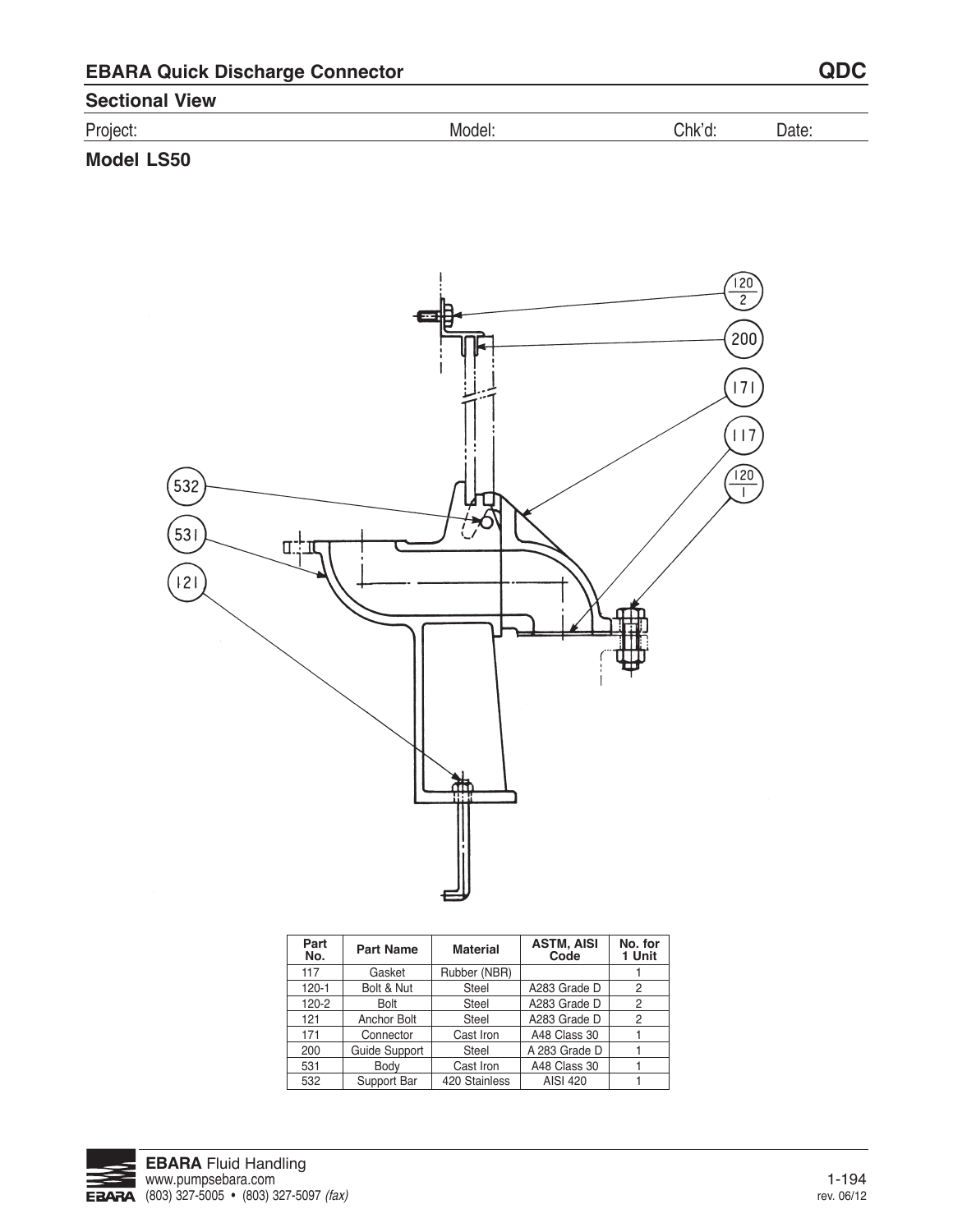## **Sectional View**

Project: Model: Chk'd: Date:

# **Models LM50, LM65, LM80**



| Part      |                            | Material      |               | ASTM, AISI, CODE |             | No. for        |  |
|-----------|----------------------------|---------------|---------------|------------------|-------------|----------------|--|
| No.       | Part Name                  | Model LM      | Model LME     | Model LM         | Model LME   | 1 Unit         |  |
| 117       | Gasket                     |               |               |                  |             |                |  |
| $120 - 1$ | Bolt & Nut                 | 304 Stainless |               | AISI304          |             | 4              |  |
| $120 - 2$ | Bolt & Nut                 | 304 Stainless |               | AISI304          | 2           |                |  |
| $120 - 3$ | Nut                        | 304 Stainless |               | AISI304          |             | 2              |  |
| 121       | Anchor Bolt                | Steel         |               | A283 Grade D     |             | $\overline{2}$ |  |
| 130       | <b>Set Screw</b>           | 304 Stainless |               | AISI304          |             |                |  |
| 131       | Guide Pin                  | Steel         | <b>Brass</b>  | A283 Grade D     | B36 C27200  | 4              |  |
| 135       | Washer                     | 304 Stainless |               | AISI403          |             | $\overline{2}$ |  |
| 530       | Connector                  | Cast Iron     | <b>Bronze</b> | A48 Class 30     | B584 C83600 |                |  |
| 531       | Body                       | Cast Iron     |               | A48 Class 30     |             |                |  |
| 532       | Support Bar                | 420 Stainless |               | AISI420          |             |                |  |
| 535       | <b>Guide Support Plate</b> | Steel         |               | A283 Grade D     |             |                |  |